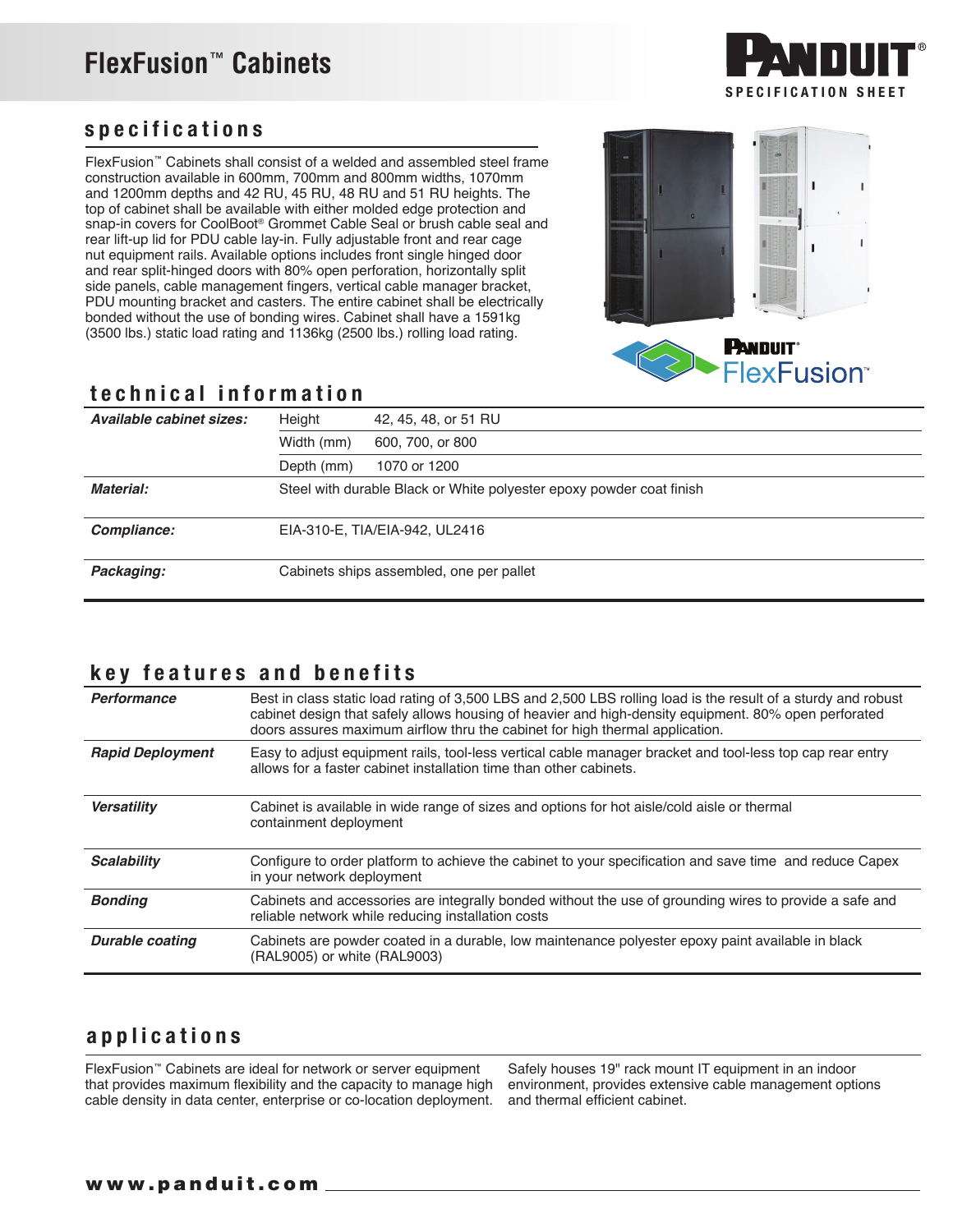## **FlexFusion** ™ **Cabinet Options**

| Features                             | <b>Options to Choose From</b>                                                                                                   |
|--------------------------------------|---------------------------------------------------------------------------------------------------------------------------------|
| <b>Top Cap Seal</b>                  | Brush Seal or CoolBoot Cover                                                                                                    |
| <b>Doors</b>                         | Single Hinged Front/Split-Hinged Rear or None                                                                                   |
| Door Lock                            | Mechanical Keyed, 3-Digit Combo Keyed, SmartZone™ G5 Security Handle, HID w/Humidity<br>Sensor or HID/Keypad w/Humidity Sensor* |
| <b>PDU Mounting Bracket</b>          | Left Side, Right Side, Both Sides or None                                                                                       |
| <b>Cable Management Fingers</b>      | Short (4"), Long (6") or None                                                                                                   |
| Vertical Cable Management Bracket    | Left Side, Right Side, Both Sides or None                                                                                       |
| <b>Casters</b>                       | Yes or No                                                                                                                       |
| <b>PDU Included</b>                  | Choice of several G5 PDU or None                                                                                                |
| <b>Temperature and Door Sensor**</b> | Yes or No                                                                                                                       |
| Side Panel Sensor**                  | Yes or No                                                                                                                       |

\* Requires Intellegent G5 PDU to control.

\*\* Requires electronic handle.

# **FlexFusion** ™ **Configured Cabinet**

| <b>Series</b> | Width                        | <b>Height</b>                | <b>Depth</b>                 | <b>Side</b><br><b>Panels</b>                  | <b>Color</b>               | Cabinet<br><b>Type</b> | <b>Configured Part Designator</b><br><b>Based on Selected Options</b> |
|---------------|------------------------------|------------------------------|------------------------------|-----------------------------------------------|----------------------------|------------------------|-----------------------------------------------------------------------|
| ХG            | $6 = 600$ mm<br>$7 = 700$ mm | $42 = 42$ RU<br>$45 = 45$ RU | $= 1070$ mm<br>$2 = 1200$ mm | l = Left Side Only<br>$2 =$ Both Sides        | $B = Black$<br>$W = White$ | $S = Standard$         | <b>XXXX</b>                                                           |
|               | $8 = 800$ mm                 | $48 = 48$ RU<br>$51 = 51$ RU |                              | $3 =$ Right Side Only<br>$9 = No$ Side Panels |                            |                        |                                                                       |

### **FlexFusion** ™ **Cabinet Part Number Sample**

| Part<br><b>Number</b> | (mm) | Width   Height   Depth<br>(RU) | (mm) | <b>Side</b><br><b>Panels</b> | Color        | <b>Top</b><br>Cap<br>Type      | <b>Doors</b> | <b>PDU</b><br><b>Mounting</b><br><b>Bracket</b> | Cable<br><b>Management</b><br><b>Fingers</b> | <b>Vertical Cable</b><br><b>Manager</b><br><b>Bracket</b> | <b>Casters</b> | <b>PDU</b><br>Included |
|-----------------------|------|--------------------------------|------|------------------------------|--------------|--------------------------------|--------------|-------------------------------------------------|----------------------------------------------|-----------------------------------------------------------|----------------|------------------------|
| XG64212BS0001         | 600  | 42                             | 1070 | <b>Both</b><br>Sides         | <b>Black</b> | <b>Brush</b><br>Seal           | Yes          | Left Side                                       | No                                           | <b>No</b>                                                 | Yes            | No                     |
| XG64512BS0001         | 600  | 45                             | 1070 | <b>Both</b><br>Sides         | <b>Black</b> | <b>Brush</b><br>Seal           | Yes          | Left Side                                       | <b>No</b>                                    | No                                                        | Yes            | <b>No</b>              |
| XG64822WS0003         | 600  | 48                             | 1200 | <b>Both</b><br>Sides         | White        | CoolBoot <sup>®</sup><br>Cover | Yes          | Left Side                                       | <b>No</b>                                    | <b>No</b>                                                 | Yes            | <b>No</b>              |
| XG74519BS0002         | 700  | 45                             | 1070 | None                         | <b>Black</b> | <b>Brush</b><br>Seal           | Yes          | Left Side                                       | Yes                                          | <b>No</b>                                                 | Yes            | <b>No</b>              |
| XG74522BS0004         | 700  | 45                             | 1200 | <b>Both</b><br>Sides         | Black        | CoolBoot®<br>Cover             | Yes          | Left Side                                       | Yes                                          | <b>No</b>                                                 | Yes            | <b>No</b>              |
| XG74822WS0001         | 700  | 48                             | 1200 | <b>Both</b><br>Sides         | White        | <b>Brush</b><br>Seal           | Yes          | Left Side                                       | <b>No</b>                                    | No                                                        | Yes            | <b>No</b>              |
| XG84212WS0003         | 800  | 42                             | 1070 | <b>Both</b><br>Sides         | White        | CoolBoot®<br>Cover             | Yes          | Left Side                                       | <b>No</b>                                    | No                                                        | Yes            | <b>No</b>              |
| XG84522BS0005         | 800  | 45                             | 1200 | <b>Both</b><br>Sides         | <b>Black</b> | <b>Brush</b><br>Seal           | Yes          | <b>Both</b><br>Sides                            | Yes                                          | Left Side                                                 | Yes            | <b>No</b>              |
| XG84829BS0006         | 800  | 48                             | 1200 | None                         | <b>Black</b> | CoolBoot®<br>Cover             | Yes          | <b>Both</b><br>Sides                            | Yes                                          | Left Side                                                 | Yes            | <b>No</b>              |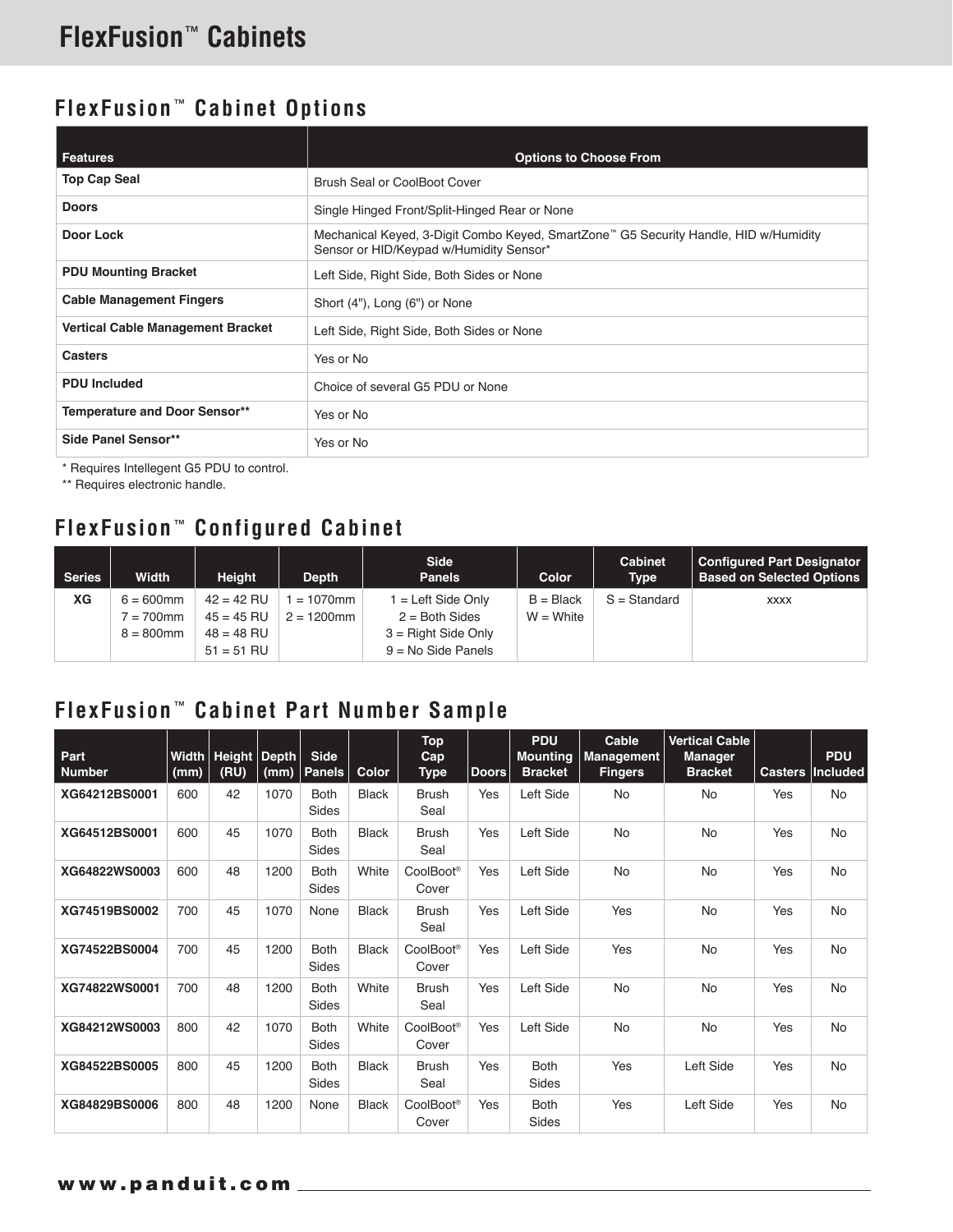### **FlexFusion** ™ **Accessories**

| <b>Replacement Door</b> |                                                               |                                              |                                                              |                            |
|-------------------------|---------------------------------------------------------------|----------------------------------------------|--------------------------------------------------------------|----------------------------|
| <b>Series</b>           | Type                                                          | <b>Width</b>                                 | <b>Height</b>                                                | Color                      |
| <b>XG-DR</b>            | SH = Single Hinged Perforated<br>SP = Split-Hinged Perforated | $6 = 600$ mm<br>$7 = 700$ mm<br>$8 = 800$ mm | $42 = 42$ RU<br>$45 = 45$ RU<br>$48 = 48$ RU<br>$51 = 51$ RU | $B = Black$<br>$W = White$ |

Examples:

XG-DRSH642W is a single door kit for 600mm wide, 42 RU, White cabinet.

XG-DRSH845B is a single door kit for 800mm wide, 45 RU, Black cabinet.

XG-DRSP845B is a split-hinged door kit for 800mm wide, 45 RU, Black cabinet.

| Side Panels   |                         |               |               |              |
|---------------|-------------------------|---------------|---------------|--------------|
| <b>Series</b> | <b>Type</b>             | <b>Height</b> | <b>Depth</b>  | <b>Color</b> |
| XG-SP         |                         | $42 = 42$ RU  |               |              |
|               |                         | $45 = 45$ RU  | $1 = 1070$ mm | $B = Black$  |
|               | $FS = Full Set, 1 side$ | $48 = 48$ RU  | $2 = 1200$ mm | $W = White$  |
|               |                         | $51 = 51$ RU  |               |              |

Examples:

XG-SPFS421W is a side panel kit for 42 RU, 1070mm deep, White cabinet. XG-SPFS452B is a side panel kit for 45 RU, 1200mm deep, Black cabinet. XG-SPFS482W is a side panel kit for 48 RU, 1200mm deep, White cabinet.

| <b>PDU Mounting Bracket</b> |              |
|-----------------------------|--------------|
| <b>Part Number</b>          | Color        |
| <b>XG-PBRB</b>              | <b>Black</b> |
| <b>XG-PBRW</b>              | White        |

| Vertical Cable Management Panel |               |             |
|---------------------------------|---------------|-------------|
| Series                          | <b>Height</b> | Color       |
| <b>XG-VCM</b>                   | $42 = 42$ RU  |             |
|                                 | $45 = 45$ RU  | $B = Black$ |
|                                 | $48 = 48$ RU  | $W = White$ |
|                                 | $51 = 51$ RU  |             |

Examples:

XG-VCM42B is a vertical cable management panel for 42 RU, Black cabinet. XG-VCM45B is a vertical cable management panel for 45 RU, Black cabinet.

XG-VCM48W is a vertical cable management panel for 48 RU, White cabinet.

| <b>Cable Management Finger</b> |                                           |                                                       |                            |  |
|--------------------------------|-------------------------------------------|-------------------------------------------------------|----------------------------|--|
| Series                         | Length                                    | <b>Cabinet Height</b>                                 | Color                      |  |
| XG-FM                          | $S =$ Short (4 in.)<br>$L = Long (6 in.)$ | $45 = 42$ and $45$ RU<br>$48 = 48$ RU<br>$51 = 51$ RU | $B = Black$<br>$W = White$ |  |

Examples:

XG-FMS45B is a cable management finger kit for 42 RU and 45 RU, 4 in. long, Black color. XG-FML45B is a cable management finger kit for 42 RU and 45 RU, 6 in. long, Black color. XG-FML48W is a cable management finger kit for 48 RU, 6 in. long, White color.

Examples:

XG-ADS7W is a air dam seal kit for 700mm wide, White color cabinet. XG-ADS8B is a air dam seal kit for 800mm wide, Black color cabinet.

|                    | Front to Back Cable Management Trough |
|--------------------|---------------------------------------|
| <b>Part Number</b> | Color                                 |
| <b>XG-FTBB</b>     | <b>Black</b>                          |
| <b>XG-FTBW</b>     | White                                 |

This kit is for either 700 or 800mm wide cabinets.